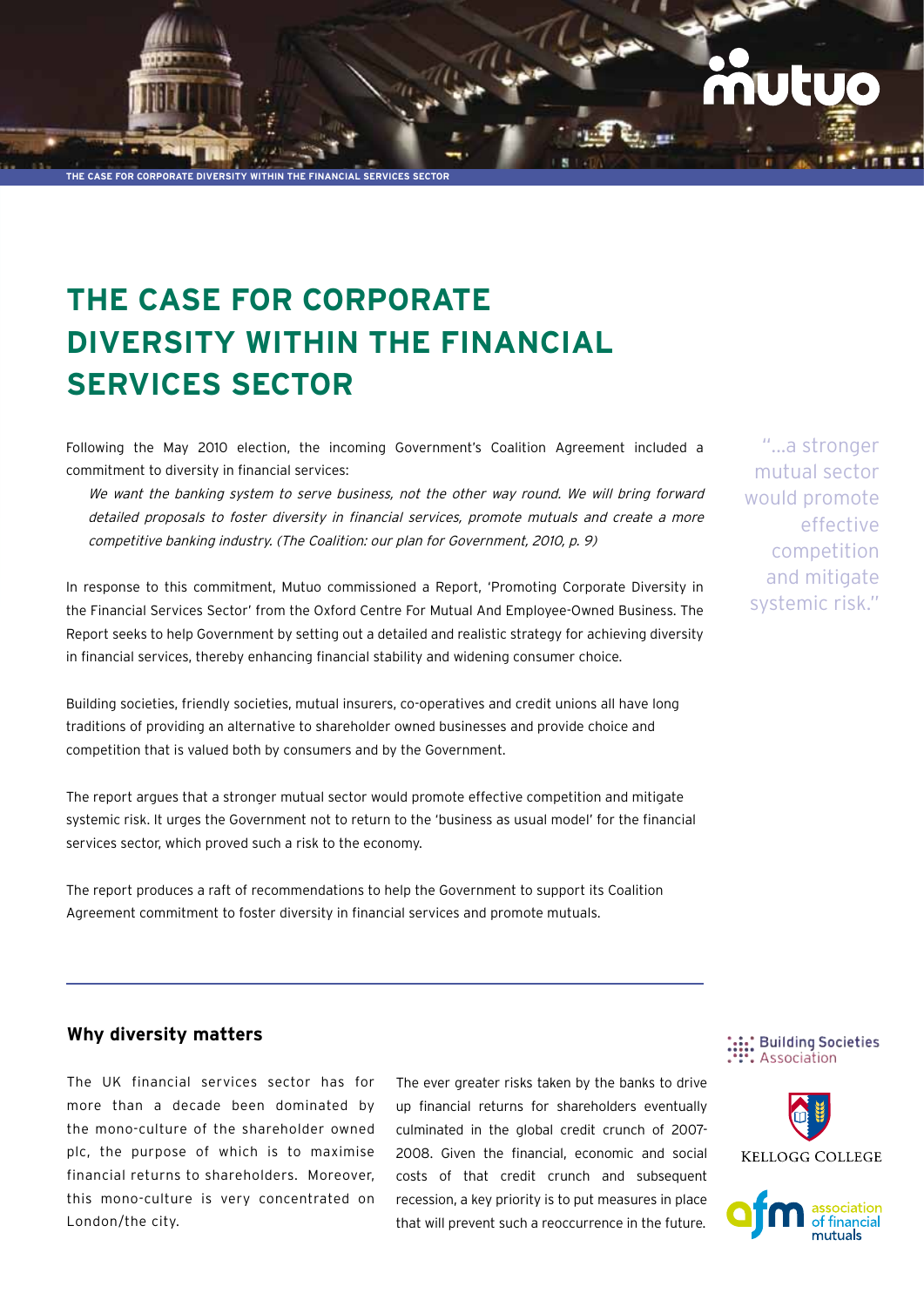

## **Diversity of ownership and business models**

A major contribution to ensuring financial stability is to create a more diverse financial services sector. Diversity of ownership and business models promotes systemic stability and is also good for customers because of the resulting increased competition and choice, quality of service and fairness.

Corporate diversity promotes competition and drives further innovation and performance improvements. There is strong evidence from the UK and globally that a more diverse financial services sector will help to deliver significant benefits in these areas.

# **Why the Government should value mutuals**

The Government has rightly identified that the UK's financial services market requires greater diversity and this is an ideal opportunity to promote the mutual model.

The priority of a shareholder owned business is to make a return to the shareholders. The focus of a mutual is on the business needs of its customers. Mutuals therefore have different objectives which can contribute positively towards developing a more stable and robust financial system which is a major reason why diversity must be fostered and encouraged.

One of the features of a mutual is that it cannot easily inject external capital, and this tends to be a natural inhibitor of risk appetite. A financial services sector containing a mix of mutual organisations alongside the plcs will have a spread not only of business models but varying corporate attitudes to risk. This is a positive feature and will help to create a more stable and robust financial services sector.

A serious rebalancing of the UK's financial services sector towards mutuals, co-operatives and credit unions is required to help create stability within the system. Up until now government policy has discriminated against the smaller mutual sector as it has supported the larger banks considered 'too important to fail'.

Very little financial support has been made available to the mutual sector, which has had only limited access to the special liquidity scheme and credit guarantee scheme, whilst the FSCS has actively discriminated against the mutual sector which has always relied on funding its lending from retail savings rather than via wholesale money, unlike many banks. This has resulted in disproportionate requirements to contribute to the compensation scheme in respect of failed institutions.

Mutuals have also had to compete with state owned banks providing 100% guarantees of savings (whether implicit or explicit) and the ability of state owned institutions to offer unique savings products (such as National Savings & Investments) in a low interest rate environment where wholesale funding is less available.

More diversity and competition, on a level playing field, will help to reinvigorate the wider financial services sector and will lead to a better deal for consumers.



**Building Societies** Association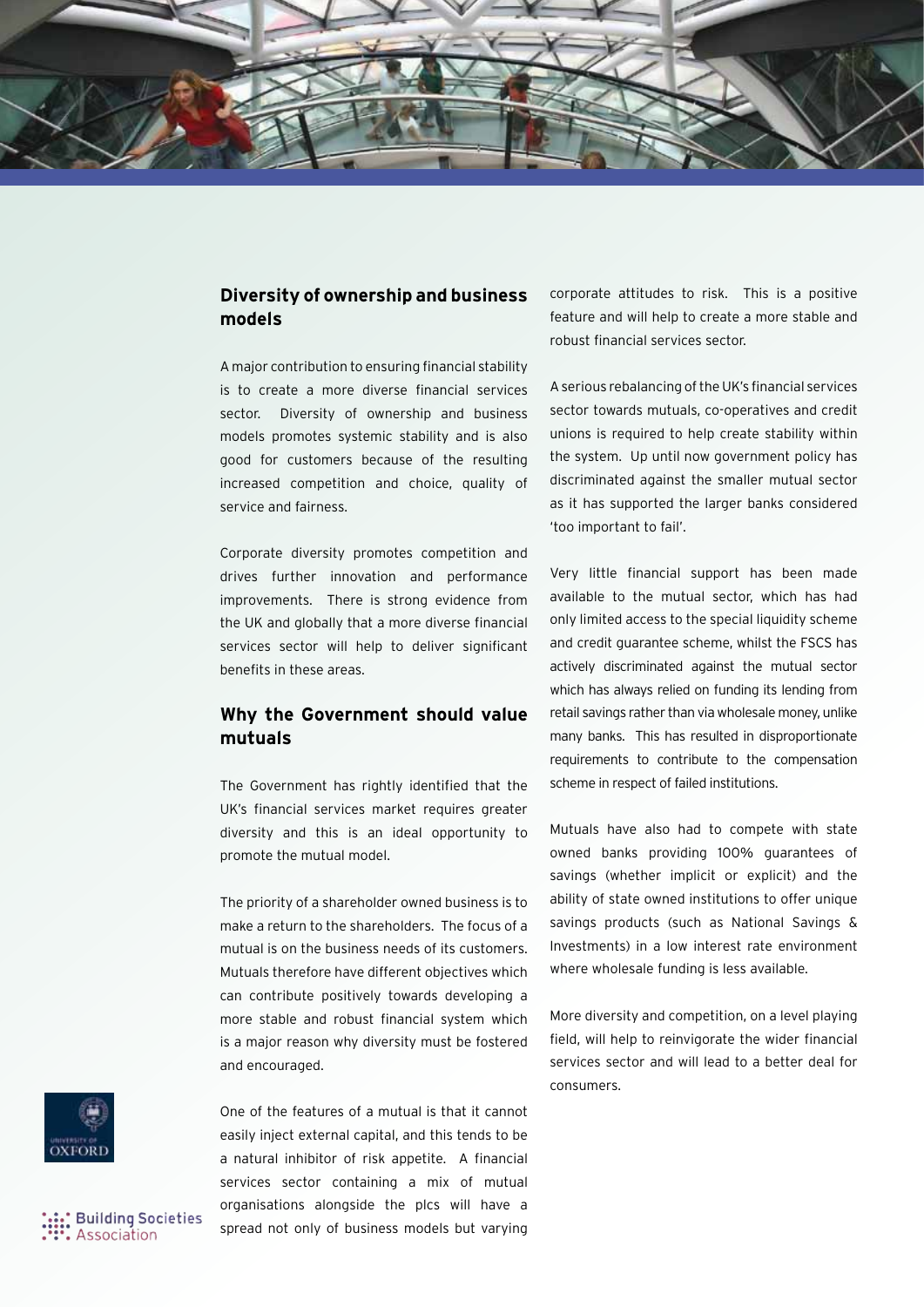

#### **Looking to the future**

Too often, mutuals have been an afterthought with UK policy makers and financial regulators. Given the Coalition commitment, there is now an opportunity to formalise a relationship between policy makers and the mutual sector that could avoid costly mistakes and create a diverse financial services sector.

The Treasury White Paper talks about removing barriers to entry as part of maintaining diversity (HM Treasury, 2010). We are calling on the Government to take action to remove the barriers to diversity by changing the approach of both financial regulators and policy makers to working with mutuals.

Whilst it is encouraging that the Government has identified a growing role for mutuals, the experience in financial services is that top-line messages need to be supported by effective legislation and regulation.

# **Regulating for diversity – Actions for the new Financial Regulators**

## 1. A responsibility to promote corporate diversity

Within the new regulatory framework, we believe it is essential there is an explicit requirement on the new regulators to promote diversity of ownership given direction towards fostering diversity and promoting mutuals.

## 2. A strengthened in-house team to work with mutuals

This should be accompanied by an appointed new senior post of Head of Mutual Policy within each of the regulatory bodies.

#### 3. A proportionate approach to regulation

Regulation needs to be proportionate. Regulation and the demands it makes represent a powerful competitive advantage for large incumbent players because they can more easily absorb regulatory cost, and we believe a more equitable solution for smaller players must be considered.

## 4. Shared responsibility for Mutuals between the PRA & CPMA

The White Paper makes it clear that the new Consumer Protection Markets Authority is responsible for the 'promoting mutuals and fostering diversity' agenda: this needs to be written into new Prudential Regulatory Authority objectives as well.

There should be a commitment for the PRA and the CPMA to take due account of diverse business structures;

#### 5. The Bank of England

We believe that the Bank should develop policies that encourage diversity in financial services, and that it should not evaluate mutual performance against plc measurements.

# **The strategic policy vision – Actions for HM Treasury**

#### 1 A Minister for Mutuals

We are calling for the appointment of a Minister for Mutuals (like the Minister for the City). The Minister would be supported by a suitably qualified team of experienced officials to work across Government departments.

A priority for the Minister would be to set out the strategic vision for delivering on the Coalition Agreement's commitment to fostering diversity

"The Government has rightly identified that the UK's financial services market requires greater diversity and this is an ideal opportunity to promote the mutual model."